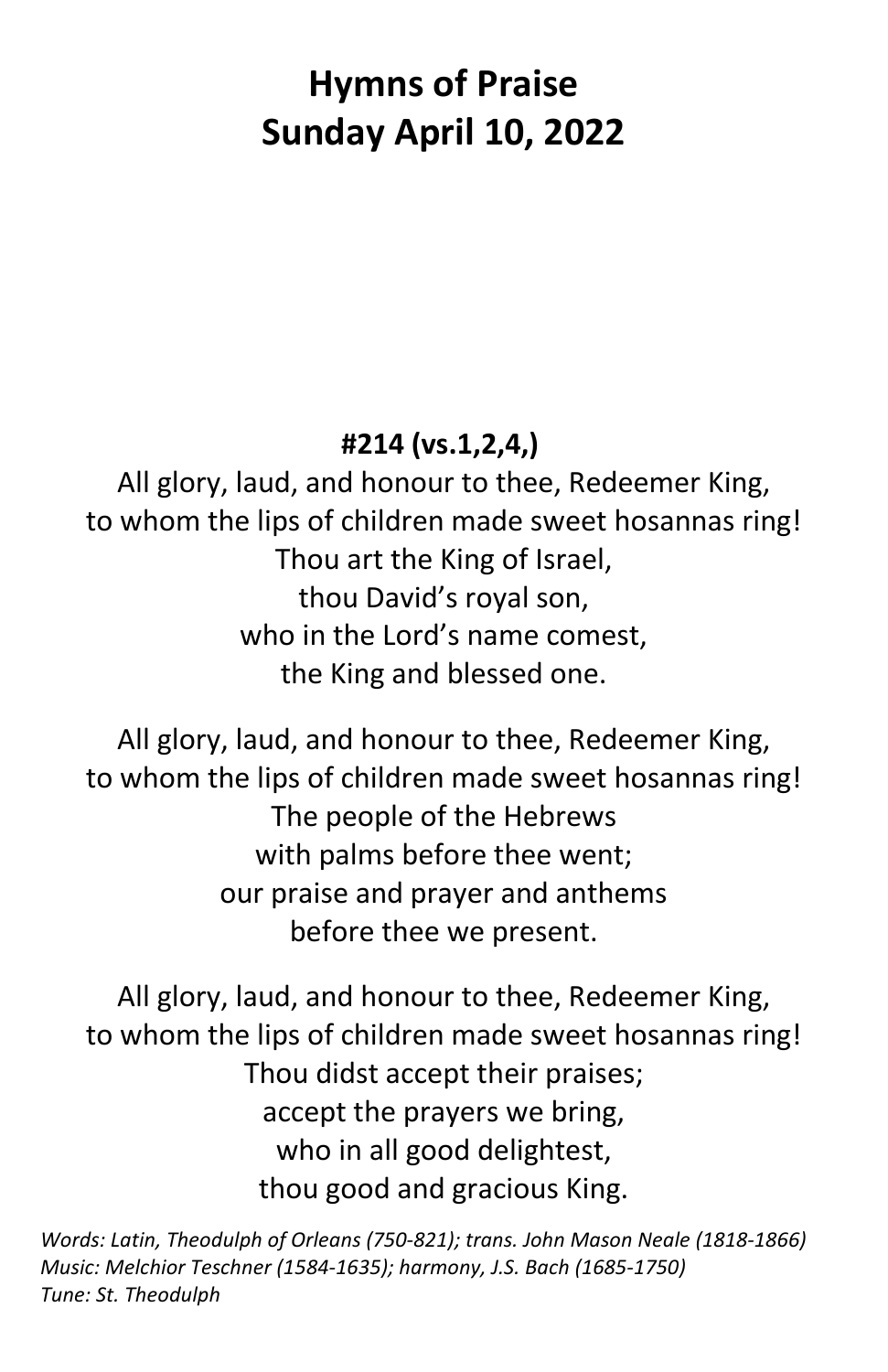### **Hymn #218**

Hosanna, loud hosanna, the little children sang; through pillared court and temple, the joyful anthem rang. To Jesus, who had held them close folded to his breast, the children sang their praises, the simplest and the best.

From Olivet they followed amid the shouting crowd, the victor palm branch waving and chanting clear and loud; Messiah, God's anointed, rode there in humble state, "Hosanna, in the highest!" rang out their praises great.

"Hosanna in the highest!" that ancient song we sing, for Christ is our redeemer, the Lord of heaven our King. Oh may we ever praise him with heart and life and voice, and in God's joyful presence eternally rejoice!

*Words: Jennette Threlfall (1821-1880) Music: Mainz Song Book, 1833 Tune: Ellacombe*

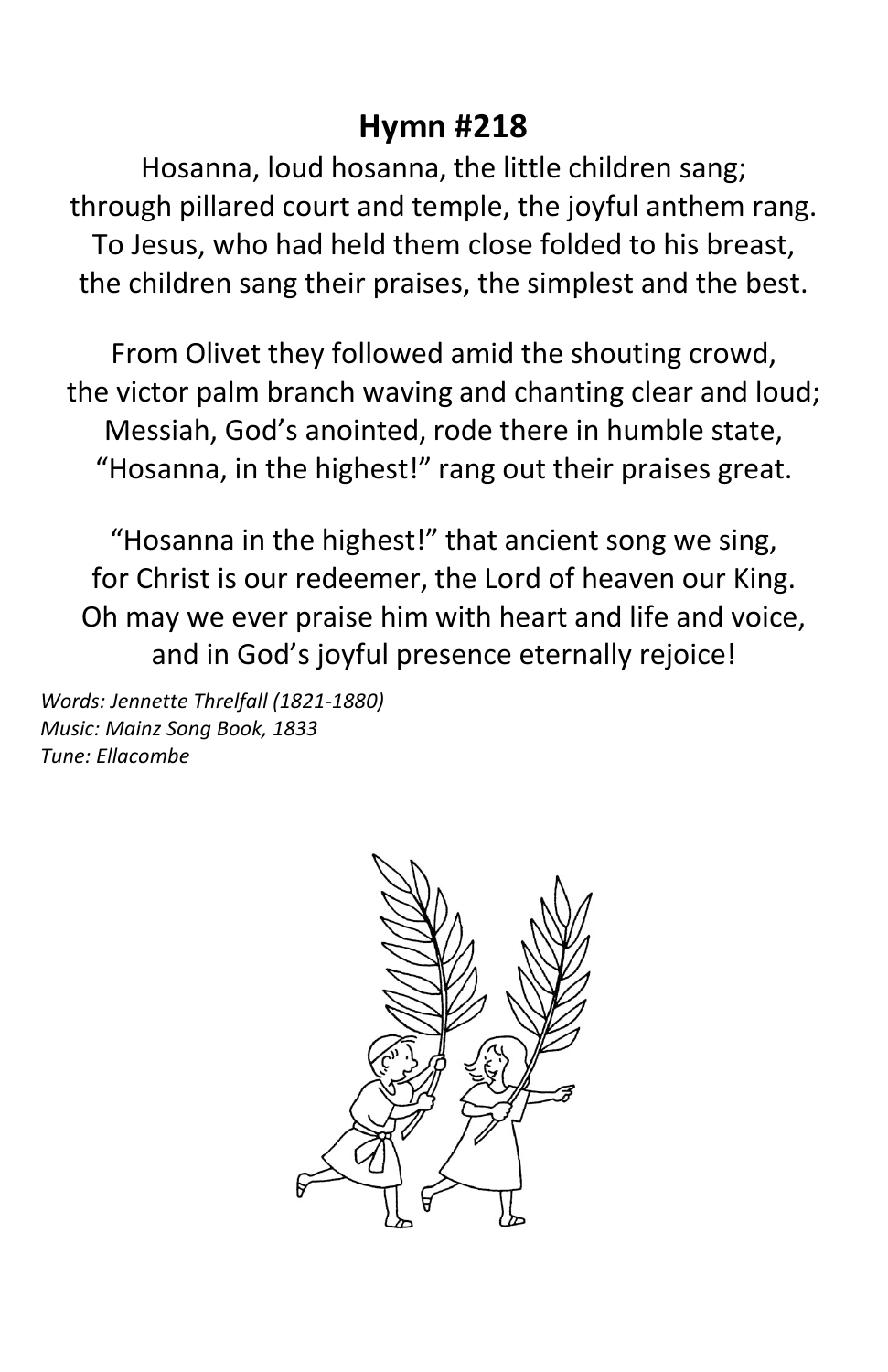#### **#220**

My song is love unknown, my Saviour's love to me; love to the loveless shown, that they might lovely be. O who am I that for my sake my Lord should take frail flesh, and die?

He came from his blest throne salvation to bestow; But we made strange, and none the longed-for Christ would know. But oh, my Friend, my Friend indeed, Who at my need his life did spend.

Sometimes they strew his way and his sweet praises sing, resounding all the day hosannas to their King; then "Crucify" is all their breath, and for his death they thirst and cry.

> Here might I stay and sing, no story so divine; never was love, dear King, never was grief like thine. This is my Friend in whose sweet praise I all my days could gladly spend.

*Words: Samuel Crossman (c. 1624-1683) Music: John Ireland (1879-1962) Tune: Love Unknown*